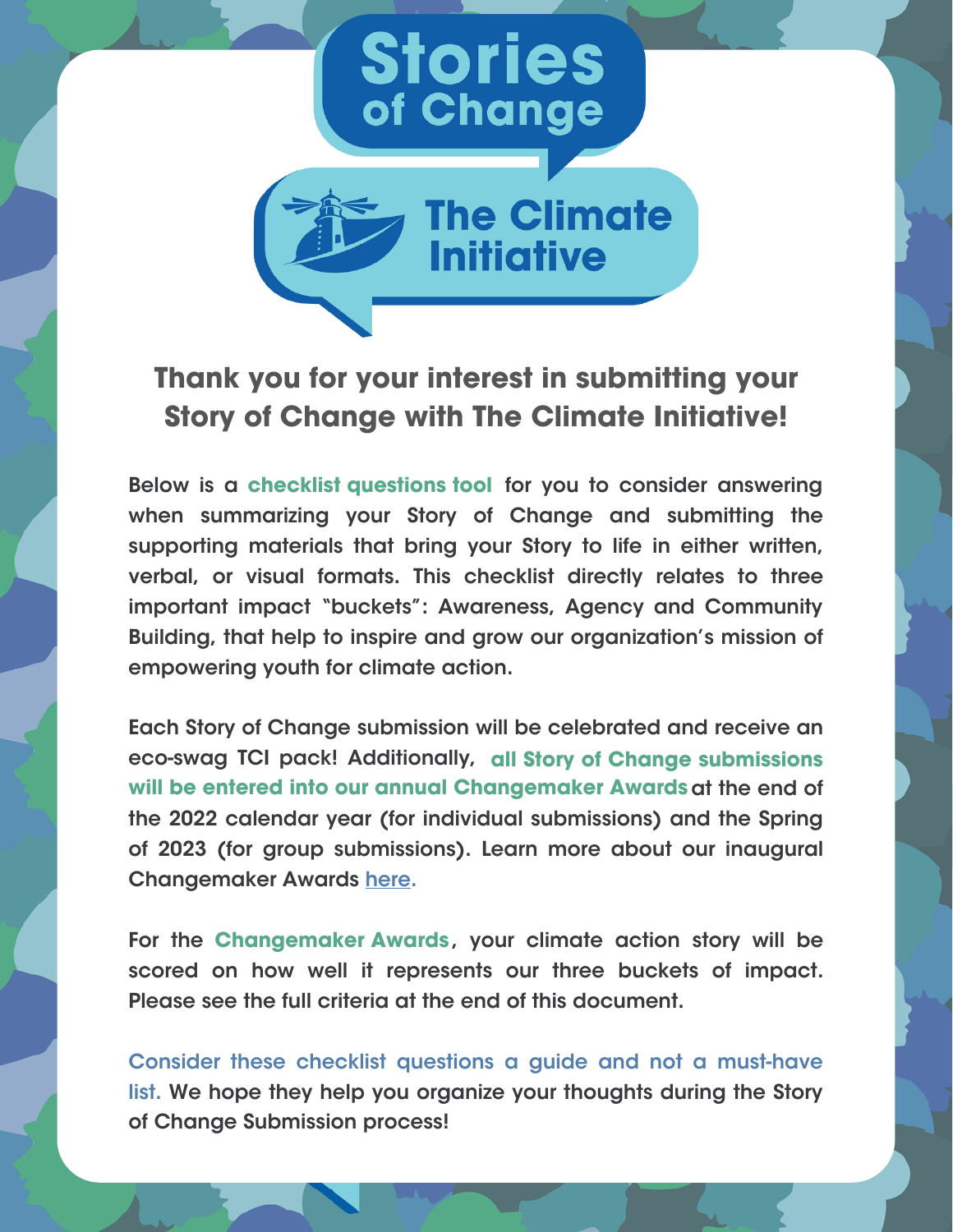

### **Bucket 1: Awareness**

(What it means to TCI: Youth understand local links to global issues and the [interconnections](https://www.theclimateinitiative.org/wp-content/uploads/2022/04/3-Lenses.pdf) between nature and community. See our **Three** Lenses Model here.)

- How does your story of change clearly articulate a global climate issue in your local community?
- How did your action project demonstrate the interconnectedness of Ecological, Socio-Cultural and Economic concerns of your community?

# **Bucket 2: Agency**

(What it means to TCI: Youth know how to effectively identify & champion solutions, they feel confident and competent as climate leaders and feel like their voices are HEARD)

- What is the evidence that the action taken will lead to mitigation or adaptation to climate change?
- How did your solution/story build hope?
- How did your voice (collective or individual) inspire community engagement?
- How did your perspective of yourself as a leader change throughout this project?